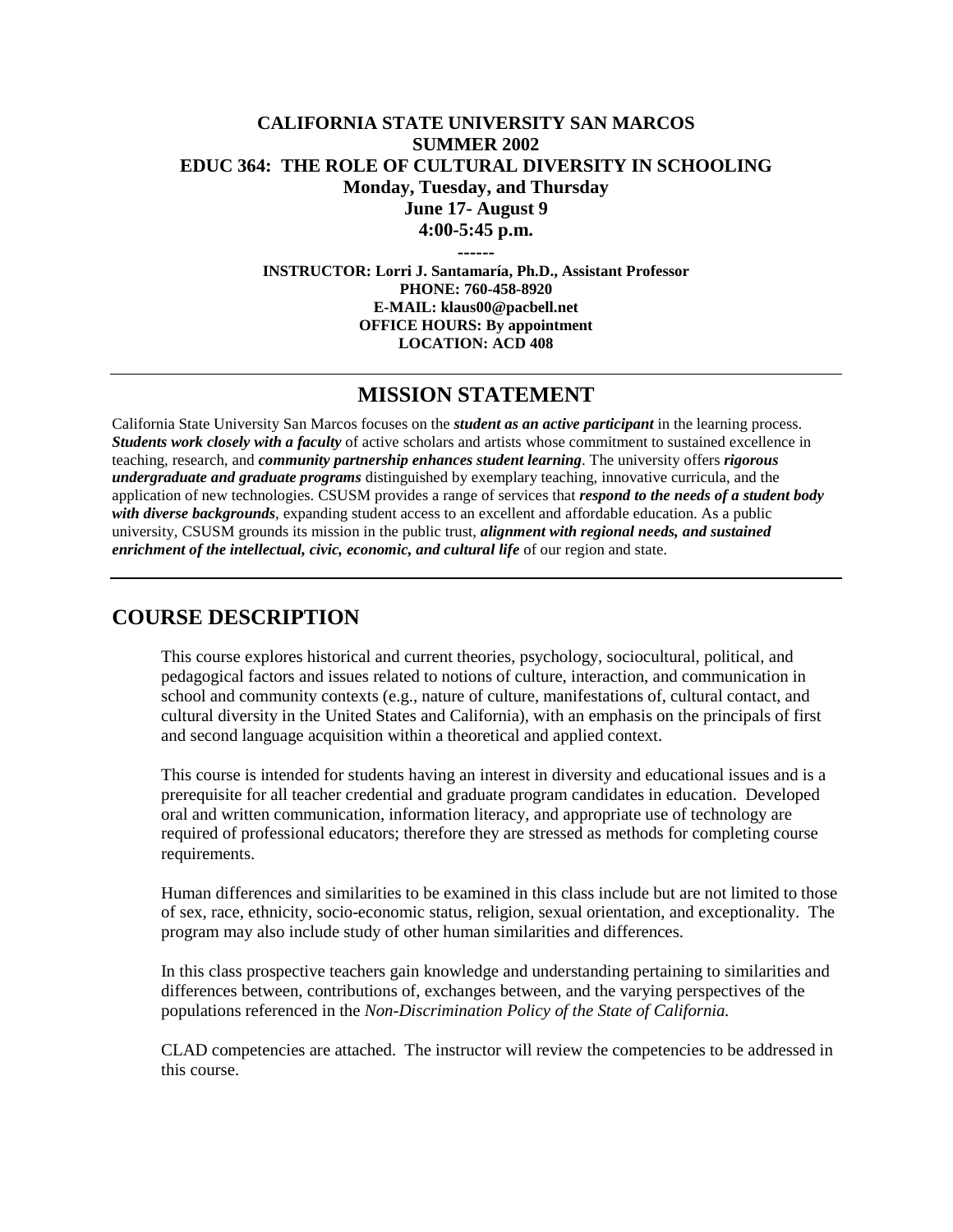# **OBJECTIVES**

Upon completion of this course and in accordance with the State of California Commission on Teacher Credentialing Standards, students will be able to:

- Have the opportunity to develop respect for human similarities and differences. **(Standard 8)**
- Gain awareness of their perspectives pertaining to human diversity. **(Standard 8)**
- Gain openness to new perspectives regarding important variations among people. **(Standard 8)**
- Gain critical understanding of the nature and forms of human discrimination and ways to overcome them. **(Standard 8)**
- Demonstrate familiarity with various theories and instructional methodologies in first and second language acquisition **(Standards 12d, 13d)**.
- Demonstrate familiarity with past and current methods for teaching English as a second language. **(Standards 5a, 12d, 13d)**
- Discuss strengths and weaknesses of varied organizational strategies for multilingual classrooms. **(Standards 13a, 13c, 13d)**
- Demonstrate awareness of the issues involved in language assessment and testing for instructional purposes. **(Standards 13a, 13b, 13c)**
- Demonstrate awareness of local and national legal, political and socio-cultural issues related to the education of English learners. **(Standards 4b, 5a, 11c, 13c)**
- Demonstrate competence in the use of electronic research tools (e.g. access the Internet) to search for and retrieve information and the ability to assess the authenticity, reliability, and bias for the data gathered. Interact with others using email and is familiar with a variety of computer based collaborative tools **(Standards 9c, 9f)**

#### **COLLEGE OF EDUCATION ATTENDANCE POLICY**

Due to the dynamic and interactive nature of this course, you are expected to attend all classes and participate actively. At minimum, you must attend more than 80% of class time, or may not receive a passing grade for this course, at the discretion of the instructor. If for any reason you miss two class sessions or are late (or leave early) more than three sessions, you cannot receive a grade of "A". If you miss three class sessions, your highest grade is "C+". Should you have extenuating circumstances, contact the instructor as soon as possible. If you miss a class, you must discuss a make-up assignment with the instructor and are expected to complete the make-up work with in one week of the absence.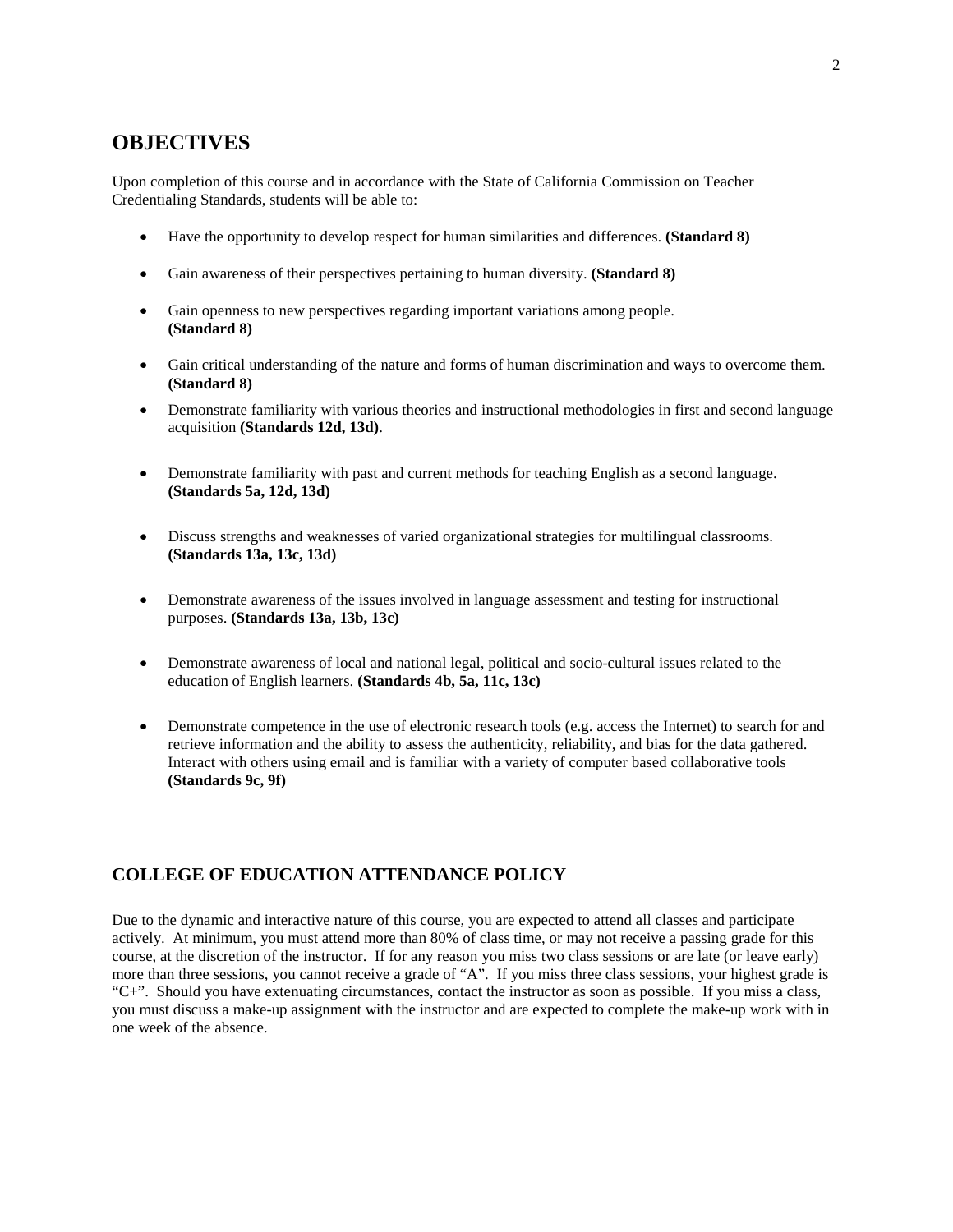## **GENERAL CONSIDERATIONS**

- This course is aligned with standards for the Cross-cultural Language and Academic Development (CLAD) endorsement.
- Emphasis is on learning outcomes (e.g., what you know and can demonstrate) and ways in which your learning corresponds with your potential to enhance student learning as a new teacher.
- Academic honesty is expected from each student and students are expected to contribute equally on group assignments. Plagiarism is a crime.
- Student access to course learnings is a priority. If you are in need of academic accommodations/ modifications based on mobility, disability, or the English language learning process, please contact the professor immediately. Every effort will be made to accommodate your previously documented need.

### **REQUIRED TEXTS**

Banks, J.A., & Banks, C.A. (2001). Multicultural education: Issues and perspectives (4th Ed.). Allyn and Bacon.

Spring, J. (2001). Deculturalization and the struggle for equality  $3<sup>rd</sup>$  Ed.). McGraw Hill.

Websites: Multicultural Pavilion [www.curry.edschool.virginia.edu/go/multicultural/,](http://www.curry.edschool.virginia.edu/go/multicultural/) Multicultural Review [www.mcreview.com/](http://www.mcreview.com/) and other readings as assigned or provided by professor.

## **COURSE REQUIREMENTS**

All assignments are due on the dates indicated below (also indicated on the course calendar). Please manage your time and plan accordingly. Assignments must be word processed/ typewritten, double-spaced, with standard margins, unless completed in class. It is expected that all assignments will reflect university level composition.

### **ASSIGNMENTS, DUE DATES, AND GRADING**

|  | 1. Guest Speaker Responses (8, 10 points each)                                      | 80 points           |
|--|-------------------------------------------------------------------------------------|---------------------|
|  | IN CLASS 6/18, 6/25, 7/2, 7/9, 7/16, 7/23, 7/30, 8/1, & 8/5                         |                     |
|  | 2. Interactive Journal (4, 10 points each)                                          | 40 points           |
|  | IN CLASS 6/20, 6/24, 6/27, 7/11, or 7/18                                            |                     |
|  | 3. Color My Family Human (40 points/ Wisdom Walk, 20 points)                        | 60 points           |
|  | <b>DUE 7/15</b>                                                                     |                     |
|  | 4. Multicultural Review (40 points wr., 20 points oral pres.)                       | 60 points           |
|  | <b>DUE 7/25</b>                                                                     |                     |
|  | 5. Another Perspective: Cross Cultural Interview                                    | 60 points           |
|  | WHO? DUE 7/18, INTERVIEW DUE 8/1                                                    |                     |
|  | 6. Multicultural Experience Paper (100 points wr., 50 points oral pres.) 150 points |                     |
|  | <b>WRITTEN &amp; PRESENTATIONS WK. OF 8/5</b>                                       |                     |
|  | 7. Attendance and Participation                                                     | 50 points           |
|  |                                                                                     | 500 points possible |
|  |                                                                                     |                     |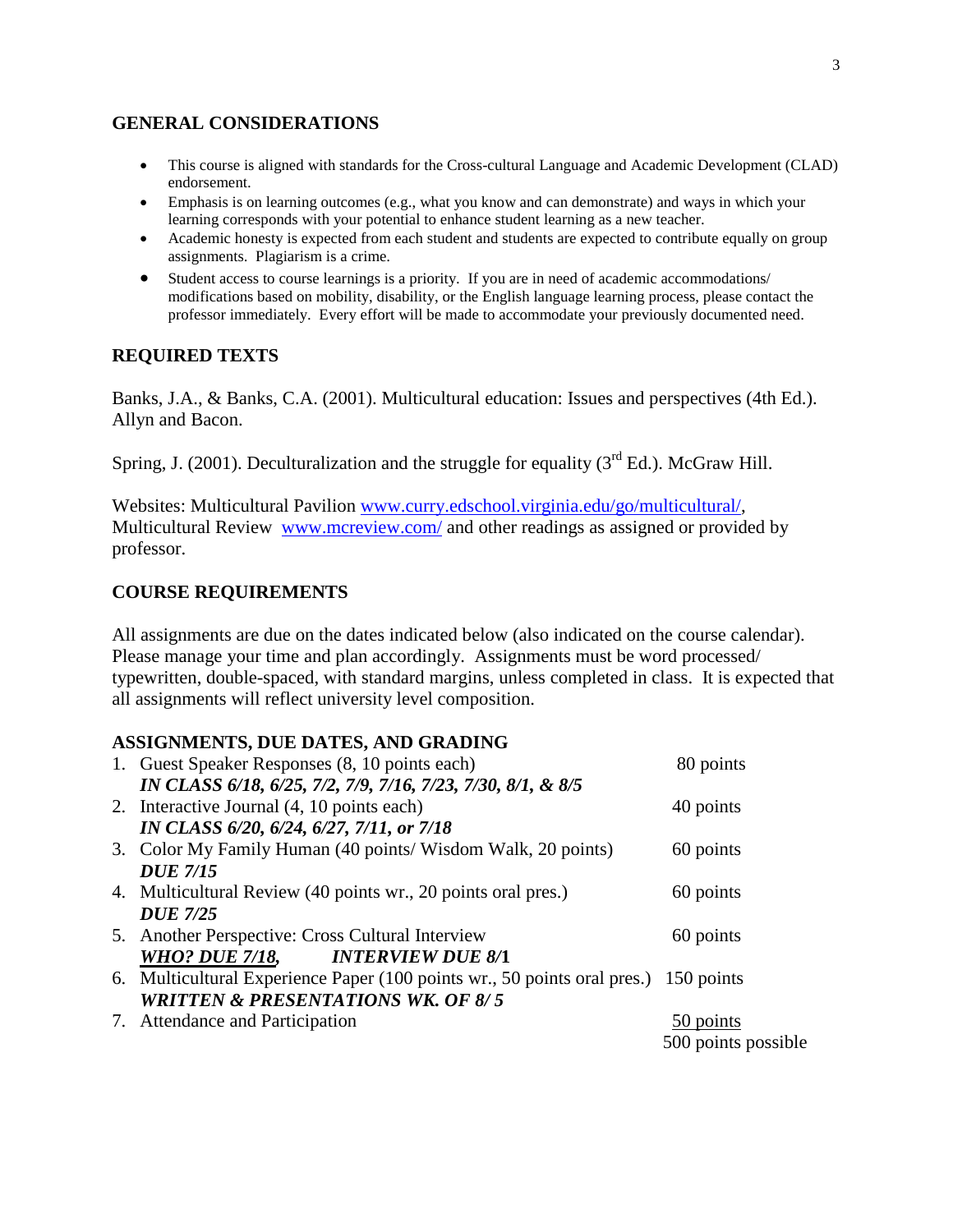Points will be converted to percentages. The following grading scale will be used:

| 80-82%B-         |  |
|------------------|--|
| 75-7 <u>9%C+</u> |  |
|                  |  |
|                  |  |
| $60 - 69\%$ D    |  |
|                  |  |

*Note: Students taking EDUC 364 as a prerequisite for teacher credential and graduate programs are reminded that the College requires completion of this course with a C+ or higher.*

#### **ASSIGNMENT GUIDELINES**

#### **1. Guest Speaker Responses (8, 10 points each) 80 points** *IN CLASS 6/18, 6/25, 7/2, 7/9, 7/16, 7/23, 7/30, 8/1, & 8/5*

Guest speakers representing various cultural backgrounds and experiences will be sharing their perspectives and stories relating to education with us on a weekly basis. After each presentation, there will be a 15-minute question answer period followed by a 1 page handwritten reflection on your learnings or thoughts.

| 2. Interactive Journal (4, 10 points each) | 40 points |
|--------------------------------------------|-----------|
| IN CLASS 6/20, 6/24, 6/27, 7/11, or 7/18   |           |

Interactive journals are a way for the professor to respond to your questions, reflections, insights, or concerns regarding course content. They also facilitate relationship between the student and professor. Follow each journal entry with a question. The professor will respond to your question and then ask you to begin your next entry, by answering a new question of the professor's choice. Entries are to be no more than one page long.

#### **3. Color My Family Human (40 points/ Wisdom Walk, 20 points) 60 points** *DUE 7/15*

For this assignment you will create a visual response that describes you, your cultural affiliation, your family, and the way in which your family affected your educational experience. Posters, multimedia, Power Point Presentations, or Overheads are encouraged. As a class, we will create a grading rubric for this assignment. The assignments will be displayed around the room, like a Science Fair set-up, and we will all take a Wisdom Walk around the room noting the strengths and what we have learned from each project, followed by a brief self-reflection of the process.

*Please note: Assignments 4,5, and 6 take some preplanning and pre-selection of people and resources. Read these assignments carefully and select your resources EARLY to prevent heartache and chaos later*.